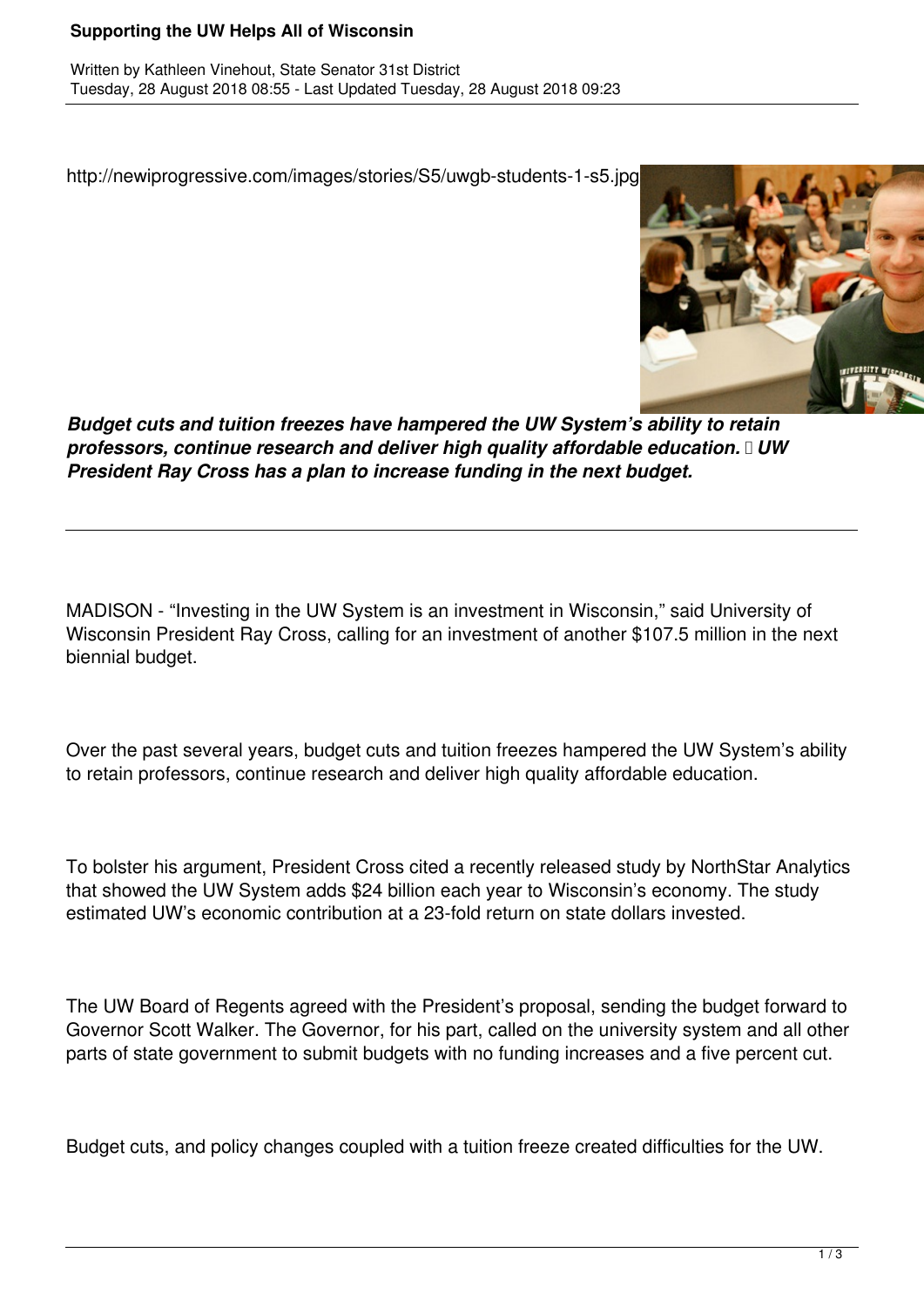## **Supporting the UW Helps All of Wisconsin**

Think of tuition and state aid as a teeter-totter. As one goes down, the other must come up. When tuition is frozen, state aid must be increased to pay for the freeze. In addition, the cost of doing business constantly rises. Meaning, budgets must be increased to keep up with rising costs – the cost of inflation.



Here's actually what happen. Tuition has been frozen since 2013. The same budget cut \$65.6 million. The freeze was never funded. Both the 2011-13 and the 2015-17 budgets were cut by \$250 million. The most recent budget returned a meager \$36 million – nowhere near what was needed to make up the cut – let alone allow for funding the tuition freeze (since 2013) and the needed cost of living increases (since 2011).

Tuition was frozen, no cost of living increases provided, and a deep cut to the base was never repaired. Holding down both ends of the teeter-totter caused real stress.

To make matters worse, changes in policy – like the loss of the protection of statutory tenure – sent a clear message: higher education was not valued by state leaders.

Much of the UW budget pays for people. Without funding increases, professors and staff are paid less. People leave the system. Courses and programs are cut. The general reputation of the UW declines.

For example, research reported by the nonpartisan Legislative Fiscal Bureau pegged UW professors' salaries well below other institutions. UW Stevens Point professors fared the worst, nearly one-quarter below the national average. At seven of thirteen four-year campuses, senior faculty were twenty percent or more below the national average. At two-year campuses, associate professors were thirty percent below the national average.

As a result, it's increasingly difficult to retain high quality faculty and recruit qualified professors, especially in high demand fields like nursing and engineering. Professors departing the UW